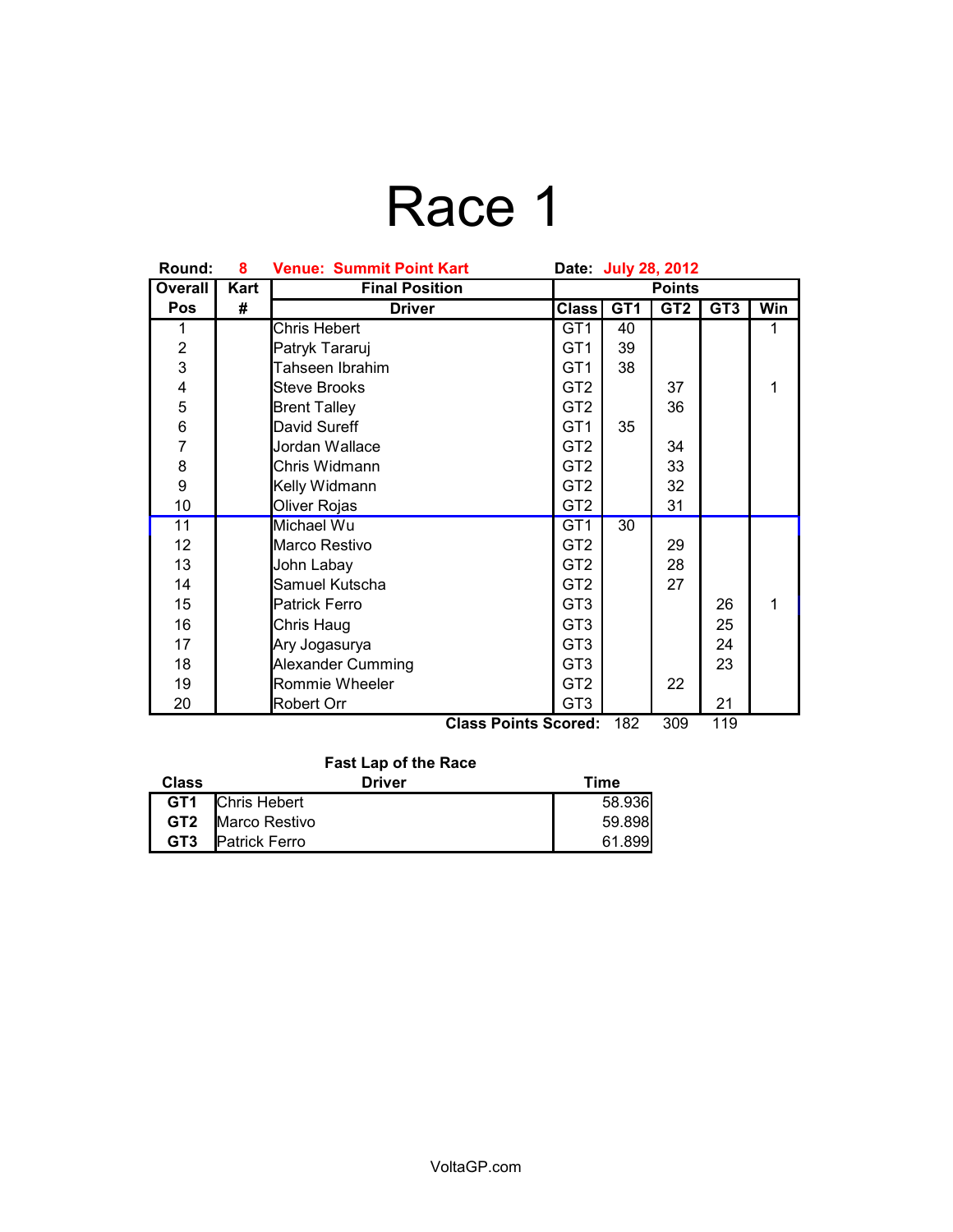## Race 2

| Round:         | 8    | <b>Venue: Summit Point Kart</b><br>Date: July 28, 2012 |                 |     |                 |                 |     |
|----------------|------|--------------------------------------------------------|-----------------|-----|-----------------|-----------------|-----|
| <b>Overall</b> | Kart | <b>Final Position</b>                                  | <b>Points</b>   |     |                 |                 |     |
| Pos            | #    | <b>Driver</b>                                          | <b>Class</b>    | GT1 | GT <sub>2</sub> | GT <sub>3</sub> | Win |
| 1              |      | Patryk Tararu                                          | GT <sub>1</sub> | 40  |                 |                 | 1   |
| $\overline{2}$ |      | Michael Wu                                             | GT <sub>1</sub> | 39  |                 |                 |     |
| 3              |      | Tahseen Ibrahim                                        | GT <sub>1</sub> | 38  |                 |                 |     |
| 4              |      | Chris Hebert                                           | GT <sub>1</sub> | 37  |                 |                 |     |
| 5              |      | Steve Brooks                                           | GT <sub>2</sub> |     | 36              |                 | 1   |
| 6              |      | Marco Restivo                                          | GT <sub>2</sub> |     | 35              |                 |     |
| $\overline{7}$ |      | Chris Widmann                                          | GT <sub>2</sub> |     | 34              |                 |     |
| 8              |      | Jordan Wallace                                         | GT <sub>2</sub> |     | 33              |                 |     |
| 9              |      | <b>Brent Talley</b>                                    | GT <sub>2</sub> |     | 32              |                 |     |
| 10             |      | David Sureff                                           | GT <sub>1</sub> | 31  |                 |                 |     |
| 11             |      | Rommie Wheeler                                         | GT <sub>2</sub> |     | 30              |                 |     |
| 12             |      | Oliver Rojas                                           | GT <sub>2</sub> |     | 29              |                 |     |
| 13             |      | <b>Patrick Ferro</b>                                   | GT <sub>3</sub> |     |                 | 28              | 1   |
| 14             |      | Kelly Widmann                                          | GT <sub>2</sub> |     | 27              |                 |     |
| 15             |      | Robert Orr                                             | GT <sub>3</sub> |     |                 | 26              |     |
| 16             |      | Ary Jogasurya                                          | GT <sub>3</sub> |     |                 | 25              |     |
| 17             |      | Samuel Kutscha                                         | GT <sub>2</sub> |     | 24              |                 |     |
| 18             |      | John Labay                                             | GT <sub>2</sub> |     | 23              |                 |     |
| 19             |      | <b>Alexander Cumming</b>                               | GT <sub>3</sub> |     |                 | 22              |     |
| 20             |      | Chris Haug                                             | GT <sub>3</sub> |     |                 | 21              |     |
|                |      | Class Points Scored:                                   |                 | 185 | ふしび             | 199             |     |

**Class Points Scored:** 185 303 122

### **Fast Lap of the Race**

| <b>Class</b>    | <b>Driver</b>        | Time   |
|-----------------|----------------------|--------|
| GT <sub>1</sub> | Patryk Tararuj       | 58.953 |
| GT2             | Marco Restivo        | 60.484 |
| GT <sub>3</sub> | <b>Patrick Ferro</b> | 60.899 |

 $D - 2 - 2$